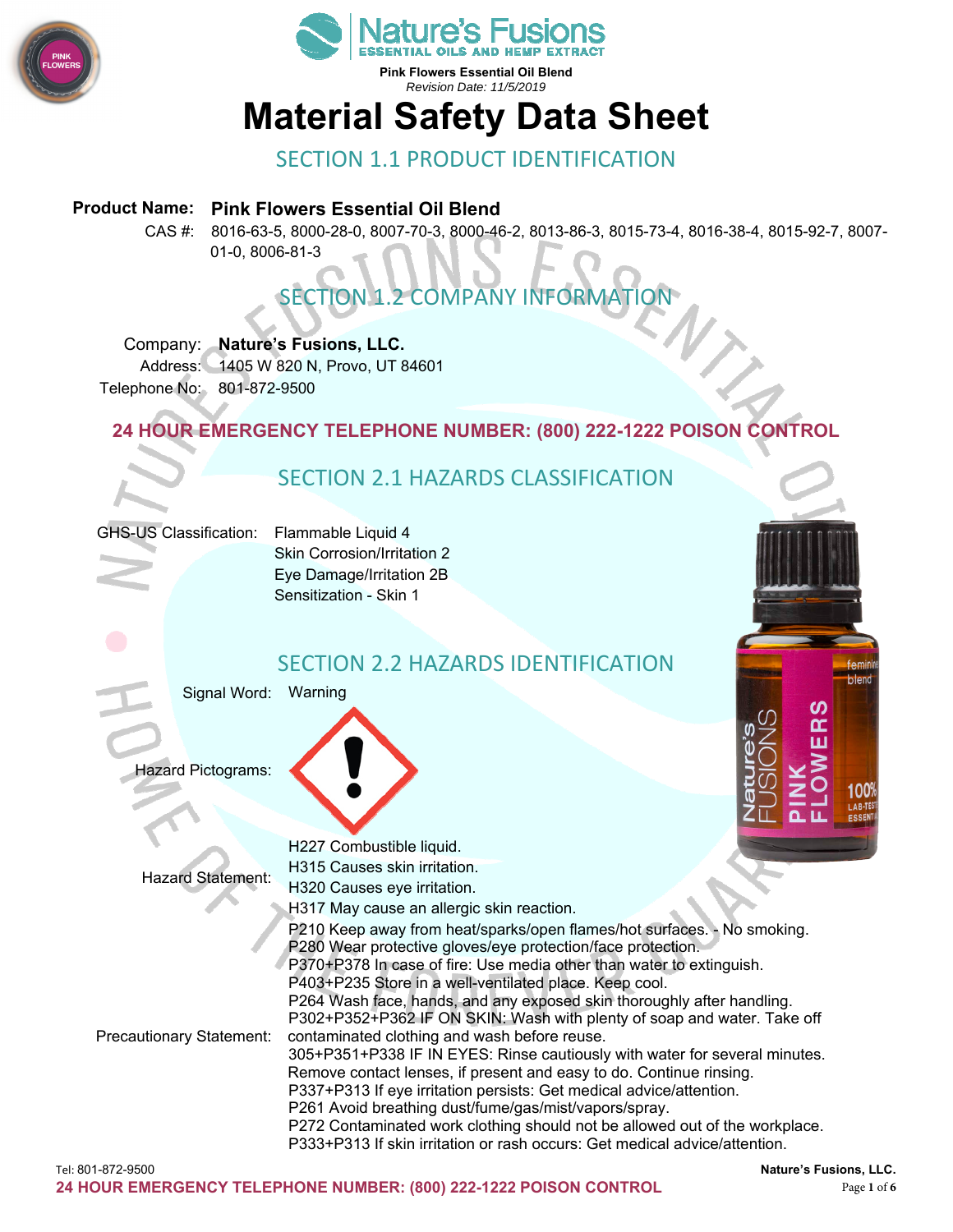



**Pink Flowers Essential Oil Blend**  *Revision Date: 11/5/2019*  P363 Wash contaminated clothing before reuse. P501 Dispose of contents/container in accordance with local/regional/national/international regulations.

## SECTION 2.3 OTHER HAZARDS INDENTIFICATION

Other Hazards: Harmful to aquatic life with long lasting effects.

# SECTION: 3. COMPOSITION / INFORMATION INGREDIENTS

| <b>Content</b>                  | CAS#      | EC#            | Concentration |
|---------------------------------|-----------|----------------|---------------|
| <b>Clary Sage Essential Oil</b> | 8016-63-5 | 283-911-8      | 15% - 40%     |
| Lavender Essential Oil          | 8000-28-0 | 289-995-2      | 10% - 35%     |
| Anise Essential Oil             | 8007-70-3 | 283-518-1      | $5\%$ - 25%   |
| Geranium Essential Oil          | 8000-46-2 | 290-140-0      | $5\%$ - 25%   |
| <b>Cypress Essential Oil</b>    | 8013-86-3 | 283-626-9      | 1% - 10%      |
| <b>Basil Essential Oil</b>      | 8015-73-4 | 283-900-8      | 1% - 10%      |
| Neroli Essential Oil            | 8016-38-4 | 277-143-2      | $< 5\%$       |
| Roman Chamomile Essential Oil   | 8015-92-7 | 283-467-5      | $< 5\%$       |
| Rose Absolute                   | 8007-01-0 | 290-260-3      | $< 5\%$       |
| Ylang Ylang #1 Essential Oil    | 8006-81-3 | <b>Unknown</b> | $< 5\%$       |
| $-1$                            |           |                |               |

\*\*Specified chemical identity and/or exact percentage of composition has been withheld as a trade secret. \*\*

## SECTION 4.1 NECESSARY FIRST AID MEASURES

| Eye Contact: Rinse opened eye for several minutes under running water. If symptoms persist, consult a |  |  |
|-------------------------------------------------------------------------------------------------------|--|--|
| doctor.                                                                                               |  |  |

- 
- Inhalation: Supply fresh air and to be sure call for a doctor. In case of unconsciousness place patient stably in side position for transportation. Supply fresh air.
- Ingestion: Inform doctor. Do not give milk or fatty oils.
- 
- Skin Contact: Immediately wash with water and soap and rinse thoroughly. Immediately rinse with water. If skin irritation continues, consult a doctor.

# SECTION 4.2 SYMPTOMS

|             | Eye Contact: Splashes in the eyes may cause irritation and reversible local damage.          |
|-------------|----------------------------------------------------------------------------------------------|
| Inhalation: | Exposure to vapors from this solvent in excess of the stated occupational exposure limit may |
|             | result in adverse health effects such as mucous membrane and respiratory system irritation   |
|             | and adverse effects on kidney, liver and central nervous system.                             |
|             | Ingestion: No additional information available.                                              |
|             | Skin Contact: May cause an allergic skin reaction.                                           |

# SECTION 4.3 OTHER FIRST AID MEASURES

Medical Attention/Special Treatment: Treat symptomatically.

# SECTION 5.1 EXTINGUISHING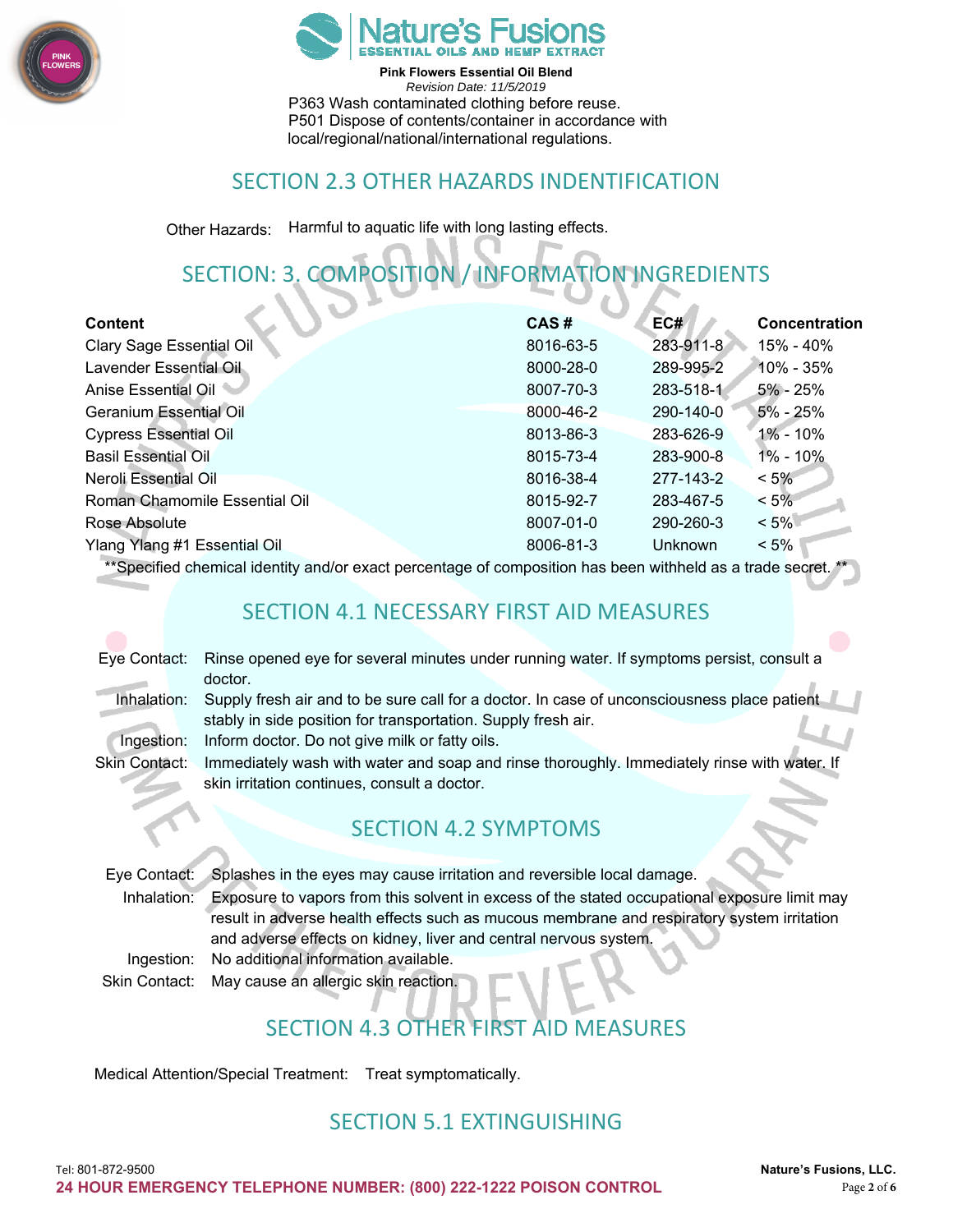



**Pink Flowers Essential Oil Blend**  *Revision Date: 11/5/2019*  Suitable Extinguishing media: CO2. Foam. Dry Chemical.

Unsuitable Extinguishing media: Water.

## SECTION 5.2 SPECIAL HAZARDS

Special Hazards Arising from Chemical: Fire hazard: A fire will often produce a thick black smoke. Do not breathe smoke. Exposure to decomposition products may be hazardous to health. Reactivity: In the event of a fire, carbon monoxide can be formed. In the event of a fire, carbon dioxide may be formed.

# **3 FIRE FIGHTING MEASURE**

Firefighter Instructions: No additional information available.

Protection during firefighting: As in any fire, wear self-contained breathing apparatus pressuredemand, MSHA/NIOSH (approved of equivalent) and full protective gear.

# SECTION 6.1 ACCIDENTAL RELEASE MEASURES

| <b>Personal Precautions:</b> |
|------------------------------|
|                              |

Keep unnecessary and unprotected personnel away from the spillage. No smoking, sparks, flames or other sources of ignition near spillage. Avoid contact with skin, eyes and clothing. Provide adequate ventilation.

Protective equipment: Wear recommended personal protective equipment. Environmental Precautions: Do not allow product to reach sewage system or any water course. Inform respective authorities in case of seepage into water course or sewage system. Do not allow to enter sewers/surface or ground water.

# SECTION 6.2 ACCIDENTAL RELEASE CLEANING MEASURES

Methods and Material for Cleaning Up: Absorb with liquid-binding material (sand, diatomite, acid binders, universal binders, sawdust). Dispose contaminated material as waste according to item 13. Ensure adequate ventilation.

# SECTION 7.1 PRECAUTIONS FOR HANDLING

Precautions for handling: Ensure good ventilation/exhaustion at the workplace. Prevent formation of aerosols.

# SECTION 7.2 CONDITIONS FOR SAFE STORAGE

Conditions for safe storage: Store only in unopened original receptacles. Keep receptacle tightly sealed. Store in the dark.

## SECTION 8.1 EXPOSURE AND ENGINEERING CONTROLS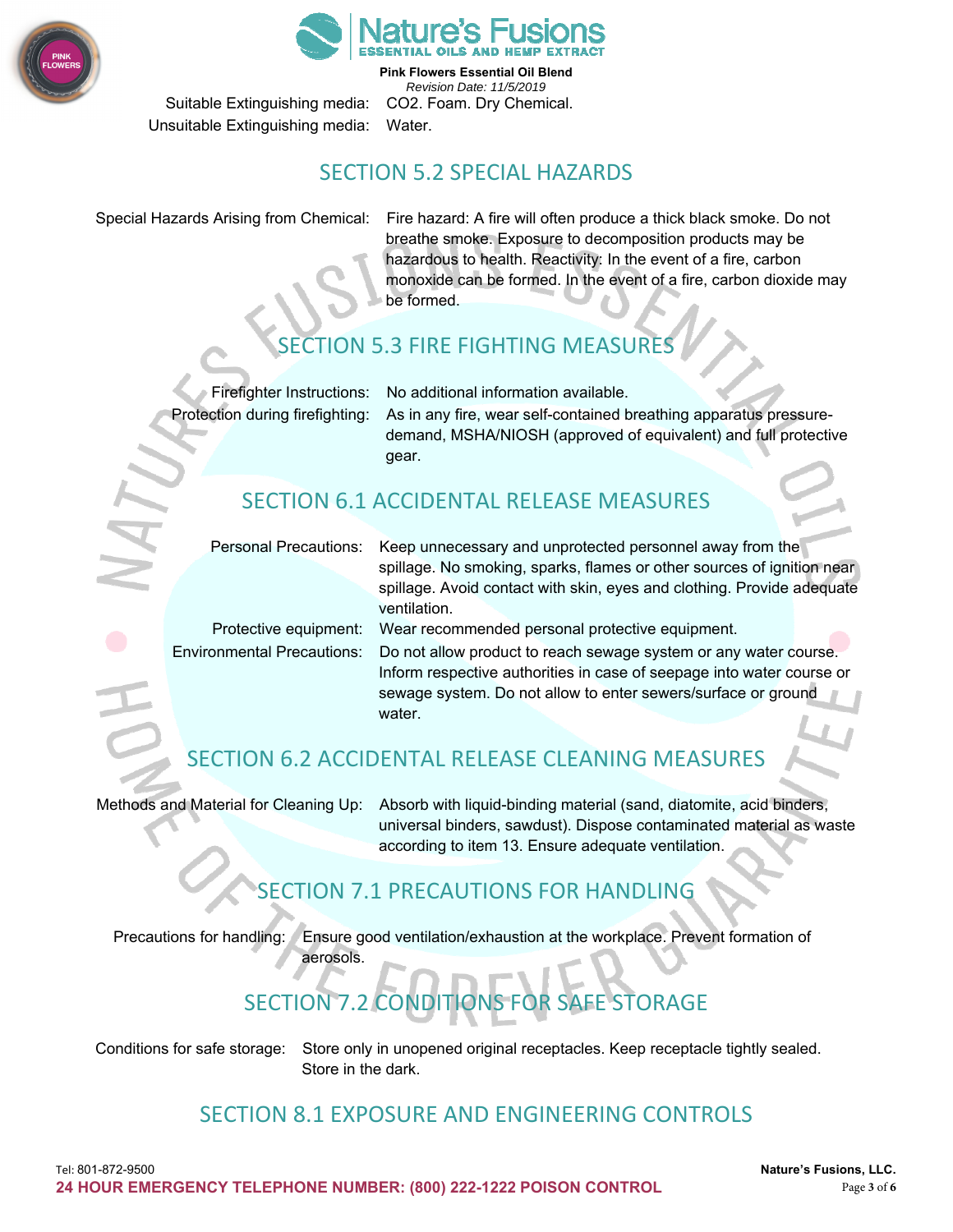



**Pink Flowers Essential Oil Blend** 

*Revision Date: 11/5/2019*  PEL, ACGIH, TLV exposure limit: No additional information available. Appropriate engineering controls: Showers. Eyewash stations. Ventilation systems.

## SECTION 8.2 PERSONAL PROTECTION/EQUIPMENT

Eye/Face Protection: Tight sealing safety goggles. Hand Protection: Wear protective gloves. Skin and Body Protection: Wear protective clothing.

Respiratory Protection: If exposure limits are exceeded or irritation is experienced, NIOSH/MSHA approved respiratory protection should be worn. Positive-pressure supplied air respirators may be required for high airborne contaminant concentrations. Respiratory protection must be provided in accordance with current local regulations.

Environmental Exposure Control: Keep container tightly sealed when not in use.

## SECTION 8.3 ADDITIONAL INFORMATION

Other: When using, do not eat, drink, or smoke. Regular cleaning of equipment, work area, and clothing.

# SECTION 9.1 PHYSICAL PROPERTIES

Physical State: Liquid.

Appearance: Yellow to deep yellow liquid. Odor: Strong floral with sweet herbaceous undertone. Odor Threshold: No data available.

# SECTION 9.2 CHEMICAL PROPERTIES

pH: No data available. Melting Point/Freezing Point: No data available. Boiling Point: No data available. Flash Point: 78.2° C Evaporation Rate: No data available. Flammability (solid, gas): No data available. Explosive limits: No data available. Vapor Pressure: No data available. Vapor Density: No data available. Specific Gravity: 0.850 - 0.960 @ 20° C (68° F) Solubility: Soluble in alcohol and oils. Insoluble in water. Partition coefficient: No data available. (n-octanol/water) Autoignition Temp: No data available. Decomposition Temp: No data available. Viscosity: No data available.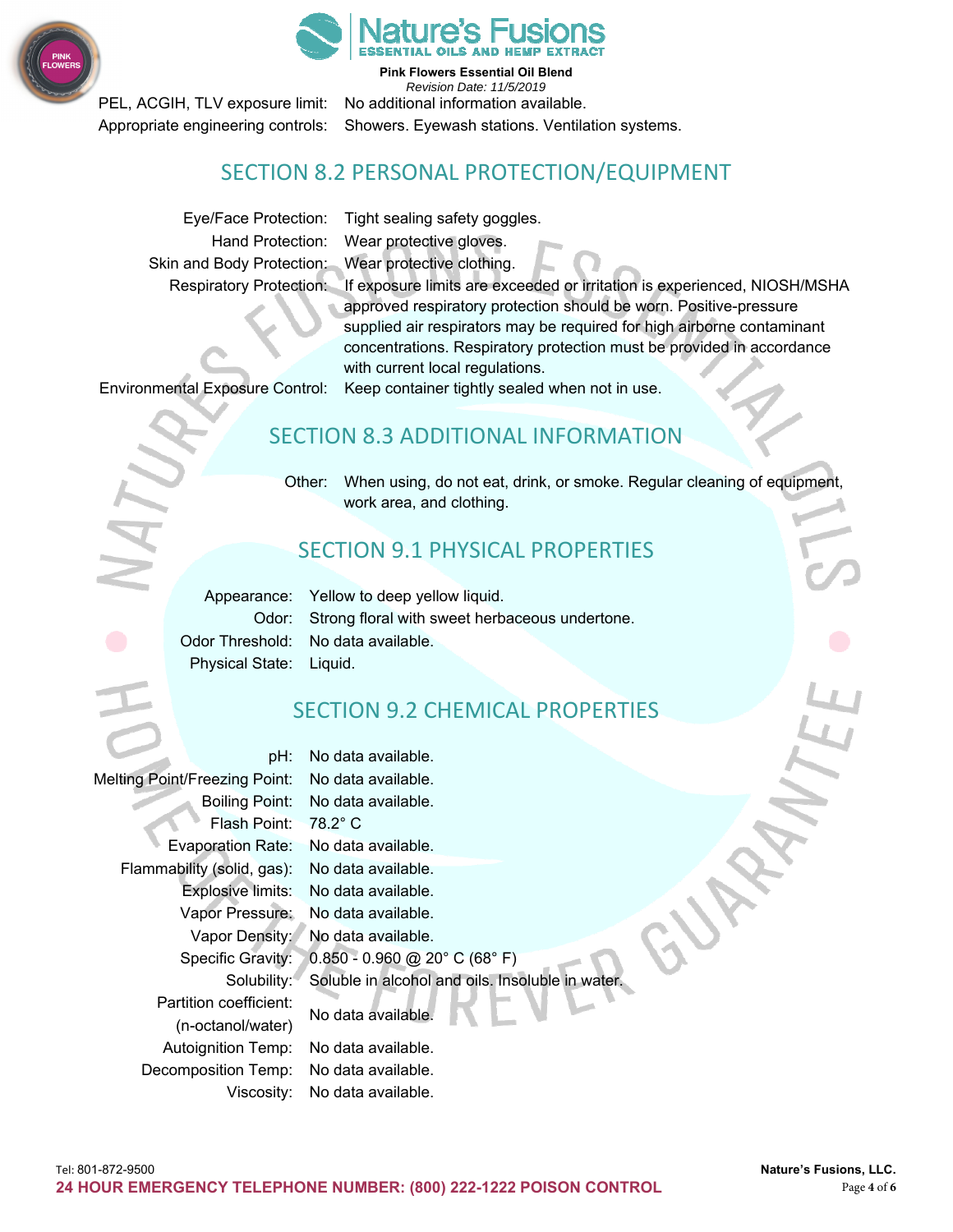



*Revision Date: 11/5/2019* 

## SECTION 10. STABILITY AND REACTIVITY

Hazardous Combustion CO. CO2. or Decomposition Products:

Reactivity: No additional information available. Chemical Stability: No additional information available. Hazardous Reactions: No additional information available. Incompatible Materials: No additional information available.

# $FION$  11.1 ROUTES

Inhalation: Exposure to vapors from this solvent more than the stated occupational exposure limit may result in adverse health effects such as mucous membrane and respiratory system irritation and adverse effects on kidney, liver and central nervous system.

Skin Contact: Causes skin irritation.

Eye Contact: Splashes in the eyes may cause irritation and reversible local damage. Ingestion: Potential for aspiration if swallowed.

## SECTION 11.2 RELATED SYMPTOMS

Inhalation: Refer to section 4.2 Skin Contact: Refer to section 4.2 Eye Contact: Refer to section 4.2 Ingestion: Refer to section 4.2

# SECTION 11.3 OTHER TOXICOLOGICAL INFORMATION

Delayed/Chronic Effects: May cause allergic reactions on skin, may result in difficulty breathing. Toxicity: No additional information available. Carcinogenic: Not Carcinogenic.

## SECTION 12.1 ECOLOGICAL INFORMATION

Eco-toxicity: No additional information available. Persistence and Degradability: No additional information available. Bio-accumulative: No additional information available. Mobility in Soil: No additional information available.

# SECTION 12.2 OTHER ECOLOGICAL INFORMATION

Other Adverse Effects: No additional information available.

# SECTION 13. DISPOSAL CONSIDERATION

Waste Disposal Method: Must not be disposed together with household garbage.